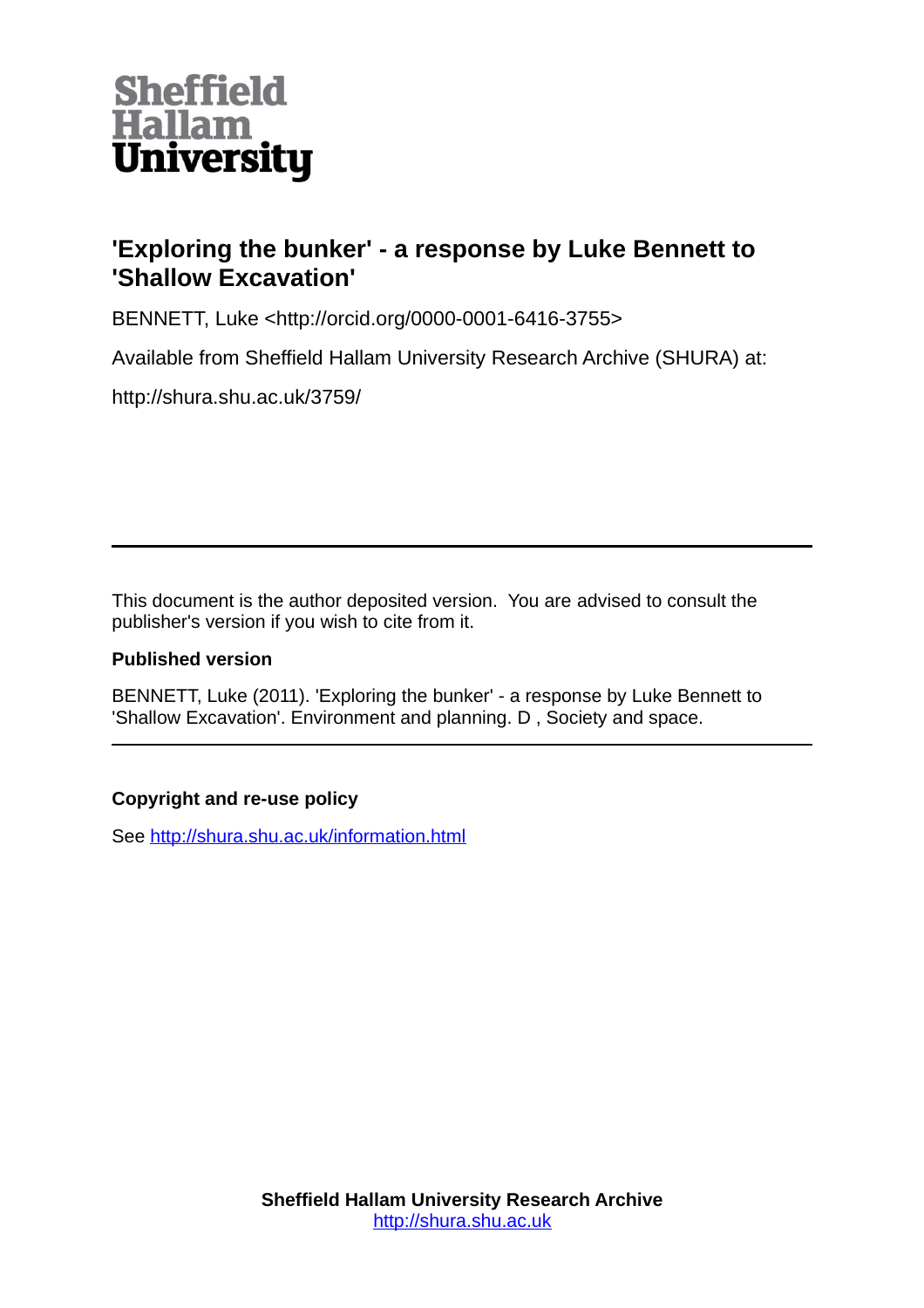## *Exploring the bunker* **- a response by Luke Bennett to 'Shallow Excavation' (Garrett, 2011)**

Garrett offers an alternative reading of "urban exploration". He contrasts my "virtual" study with the extended period of participant observation entailed in his three year study of urban exploration, and its "diverse and multifaceted community". Garrett implies that only such long term immersion can reveal the full colour and polyphony of this community.

I agree that my article (Bennett 2011a) and the study described in it cannot be taken as the "last word" on interpreting urban exploration. But surely a variety of investigations and methods are warranted here.

For my contribution I chose to study a distinct sub-fraction of the on-line, publically available corpus of knowledge generated by, or in the name of, the urban exploration community (or  $$ to appease Garrett – *communities*). This is voluminous, circulates in the name of urban exploration practice and, I contend, is worthy of study in its own right.

The study of participants" own accounts is a valid interpretivist method. Atkinson (1983: 128) notes that the study of participant"s own accounts has a rich pedigree within that tradition. He points out that the early Chicago School of urban sociology drew heavily upon first-hand accounts presented by those being investigated. My study is consistent with this, follows Orbuch"s (1997) advocacy of a "sociology of accounts" and emergent methodological approaches in researching internet communities.

My study was primarily interested in how a distributed community of enthusiasts could construct and sustain a body of knowledge regarding remote places scattered the length and breadth of the United Kingdom, and why a peer-produced survey of abandoned underground chambers was being invested with such energy and commitment.

A copy of the dissertation from which my paper was derived is available for scrutiny on-line (Bennett 2010a), it provides discussion of matters of research design, ontology and epistemology which my paper did not have space to go into

Garrett alleges that I have cynically constructed the "bunkerology" concept and populated it with a diverse membership of groups other than (real) 'urban explorers' and that I have done this in order to discredit urban exploration. But if I have defined the field too widely to suit my own ends, then isn"t Garrett guilty of something very similar – delimiting the field so that only the transgressive, emancipator and cerebral urban explorers remain in view?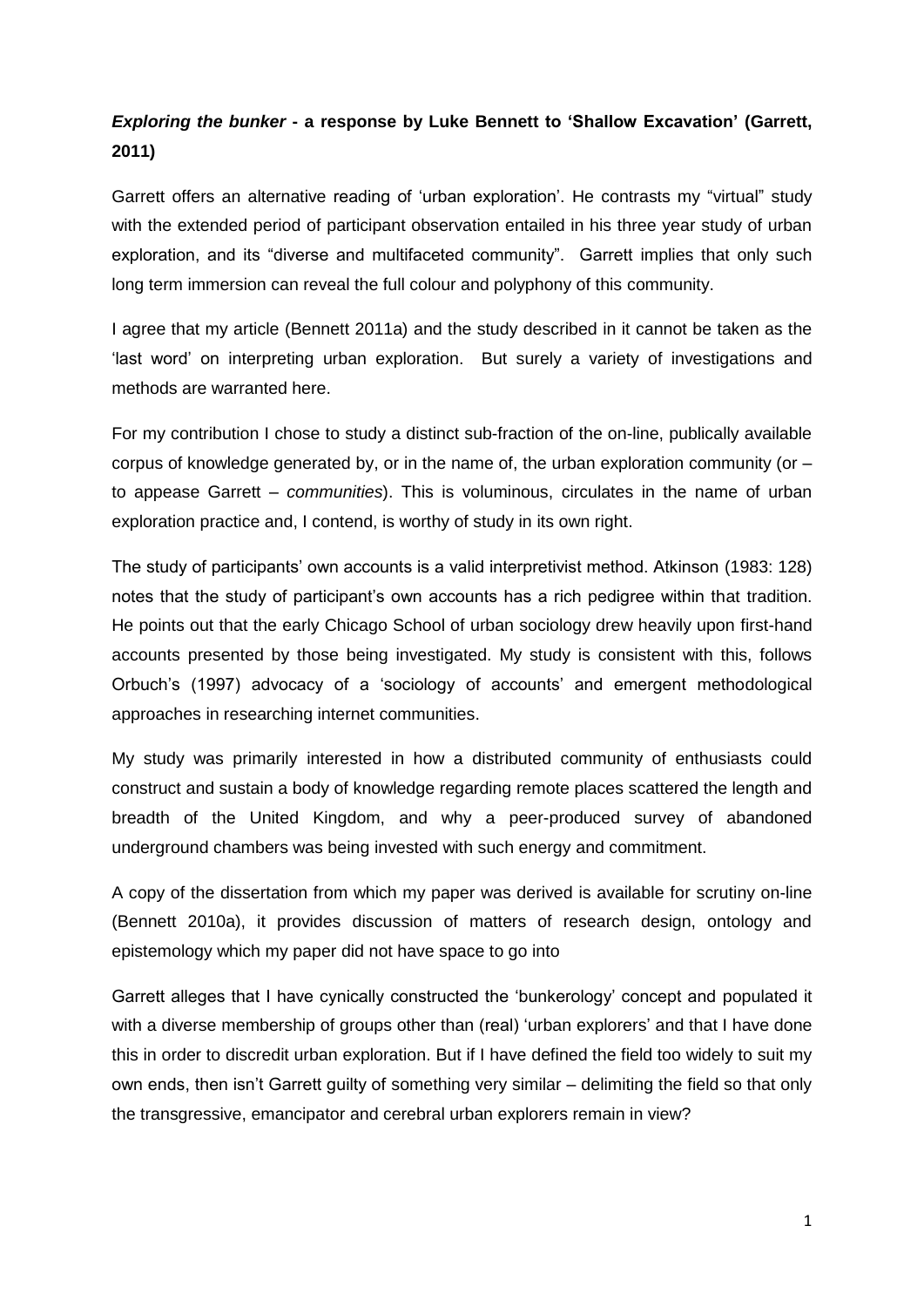I do not deny the existence of politically or psychogeographically motivated urban explorers. I simply contend that prevailing academic focus upon that constituency fails to account for the non-political and taxonomic "community of practice" (Wenger 1997) that my enquiry found as dominant within this case study – at least in terms of its on-line published outputs.

Garrett appears to imply that the "display [of] a public image of apolitical benignity" which may be observed in contemporary urban exploration is a "smoke screen" and that my interpretation is "shallow" because I have failed to see past it and discover the "real" agenda of urban exploration. Discovery of a motivational outlook that sits secretly behind (and in contradiction to) the "public shop window" of this community of practice is a bold claim that I will leave Garrett to substantiate through his own work.

My paper sought to examine the current practice as found within the ROC Post accounts sample and I found that practice to be distinctly apolitical in its declared motivation. However (and my paper would have been clearer if I had stated this) I chose to examine this area of urban exploration precisely *because* it appeared to have clear origins in oppositional political reconnaissance. The following paragraph is a crude summary of what I mean by this, and I intend to write elsewhere in more detail on the role of various genres in the "re-discovery" (i.e. the signification) of abandoned bunkers.

The ROC Posts were built during the 1950s. During the 1960s peace activists like *'Spies for Peace'*, sought to investigate and expose the existence and role of Cold War nuclear war planning infrastructure (see Carroll 2010). In the 1970s Peter Laurie's book, *Beneath the City Streets*, was the first appearance of hobby (as opposed to expressly political) bunkerology. This was a book, in his words: "written to satisfy my own curiosity" (1979: 271). The book was subtitled "a private inquiry", to emphasise this non-aligned perspective. However, like "Spies for Peace" Laurie still read physical structures as signifiers of intangible governing practices, for:

"in the concrete of bunkers, in the radio towers, the food stores, the dispersed centres of government, [one] can read the paranoia of power. This evidence is written on the face of England." (1979: 9).

In the 1980s Duncan Campbell's *War Plan UK: the truth about civil defence in Britain* (1983) followed in Laurie's footsteps, and his research included penetration of the central London Government communication tunnels system at Kingsway. The ROC Post network was abandoned in 1991, and during that decade this Cold War infrastructure increasingly became framed as "archaeology", with *Subterranea Britannica* members co-opted into the surveying of twentieth century relics of "the defence of Britain" (Council of British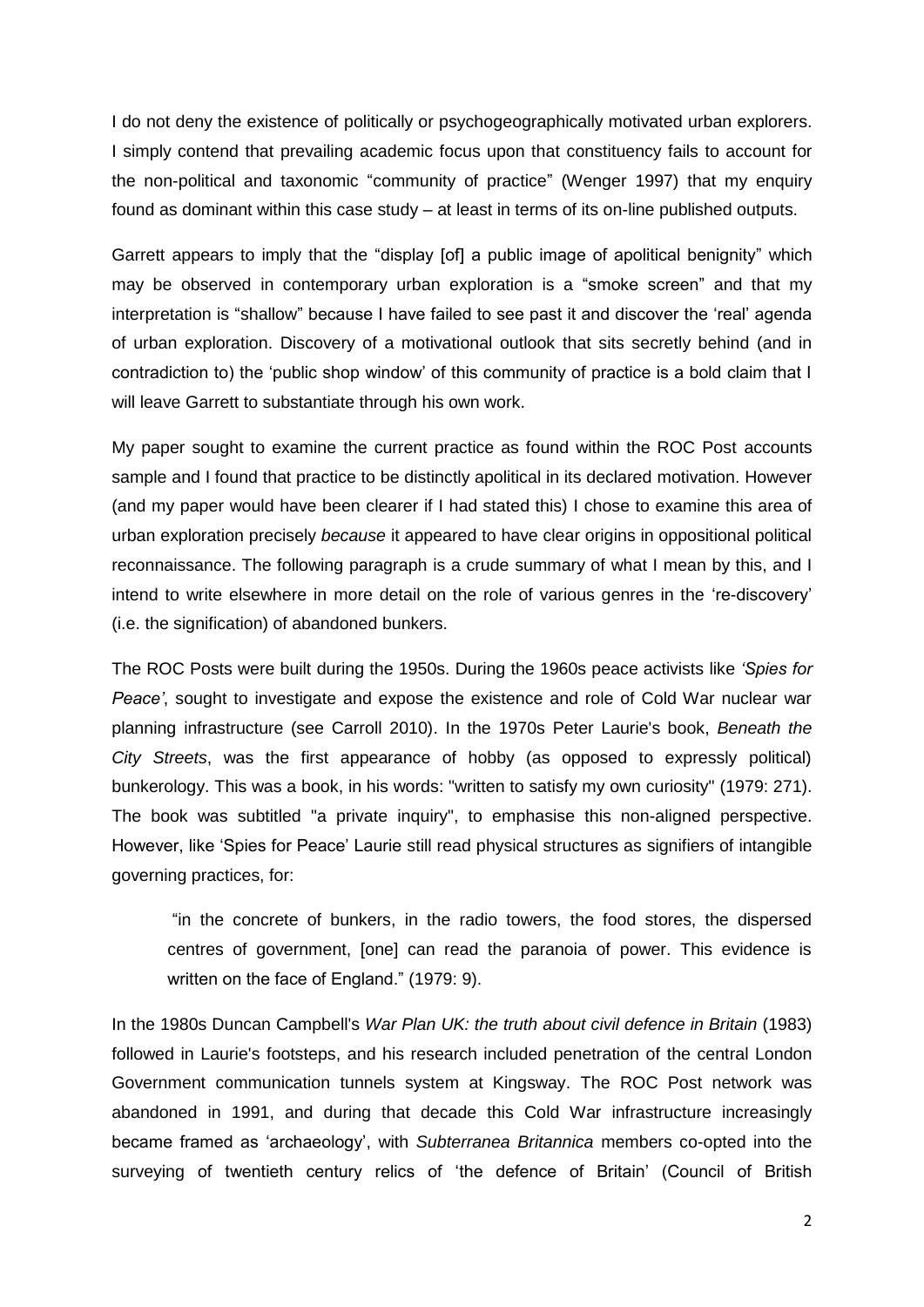Archaeology 2010). The form and content of ROC Post accounts found on *28dayslater* are the latest iteration of this drift away from the original manifestly political reconnaissance mission of bunkerology.

I do not seek by my paper to deny that bunkerology has ever had a political purpose, or that some (like Paglen 2010 and the "eyeballers" now scrutinising satellite mapping (Dodge 2004)) are not still engaged in something that is oppositional to power. But I do contend, that in the case of ROC Posts, the amateur exploration and study is now driven by something different.

My article argues that this process of collaborative survey cannot be satisfactorily accounted for if the dominant (and rather romantic) theoretical interpretations of urban exploration are left without empirical investigation. My investigation pointed me in the direction of applying Augé (1995) in order to highlight a role for the "erotics of knowledge" (de Certeau et al, 1998: 92) within the motivations at play. Garrett appears to reject altogether any role for these factors. Are they worthy of no room at all? My study found a clear practice of serial factual survey within one of the most popular urban exploration forum sites. That needs to be accounted for somehow. I have given my interpretation, perhaps future studies by others will adjudicate between us.

Garrett appears to believe that by invoking "nostalgia" I am necessarily seeking to marginalise and belittle urban exploration. I am not. The yearning for the "lost" past that I observed appeared to animate those who held that view. It did not bear them down or render them inactive. That yearning can be an important component of identity, and informs a sense of place. Indeed it is not without a role in (political) psychogeography (Bonnett, 2009).

My article was not about undertaking exploration, it was about how urban explorers explain their activities in ROC Post accounts. These accounts themselves tend to marginalise the embodied content of this area of urban exploration (Bennett 2010a & 2011b).

Garrett seeks to position me as someone who wishes to trivialise urban exploration. That is not my aim. I have high regard for the effort and dedication shown by the participants whose collaborative survey work I observed during my study. Garrett describes me as author of a "funky caricature sketched out with a clear agenda in mind", yet he declines to state what that agenda is.

In my recent research work I have conducted investigations into the influence of communities of practice upon access management. This requires studies of both owners and access takers. To avoid ethical complications my enquiry into the practices and ways of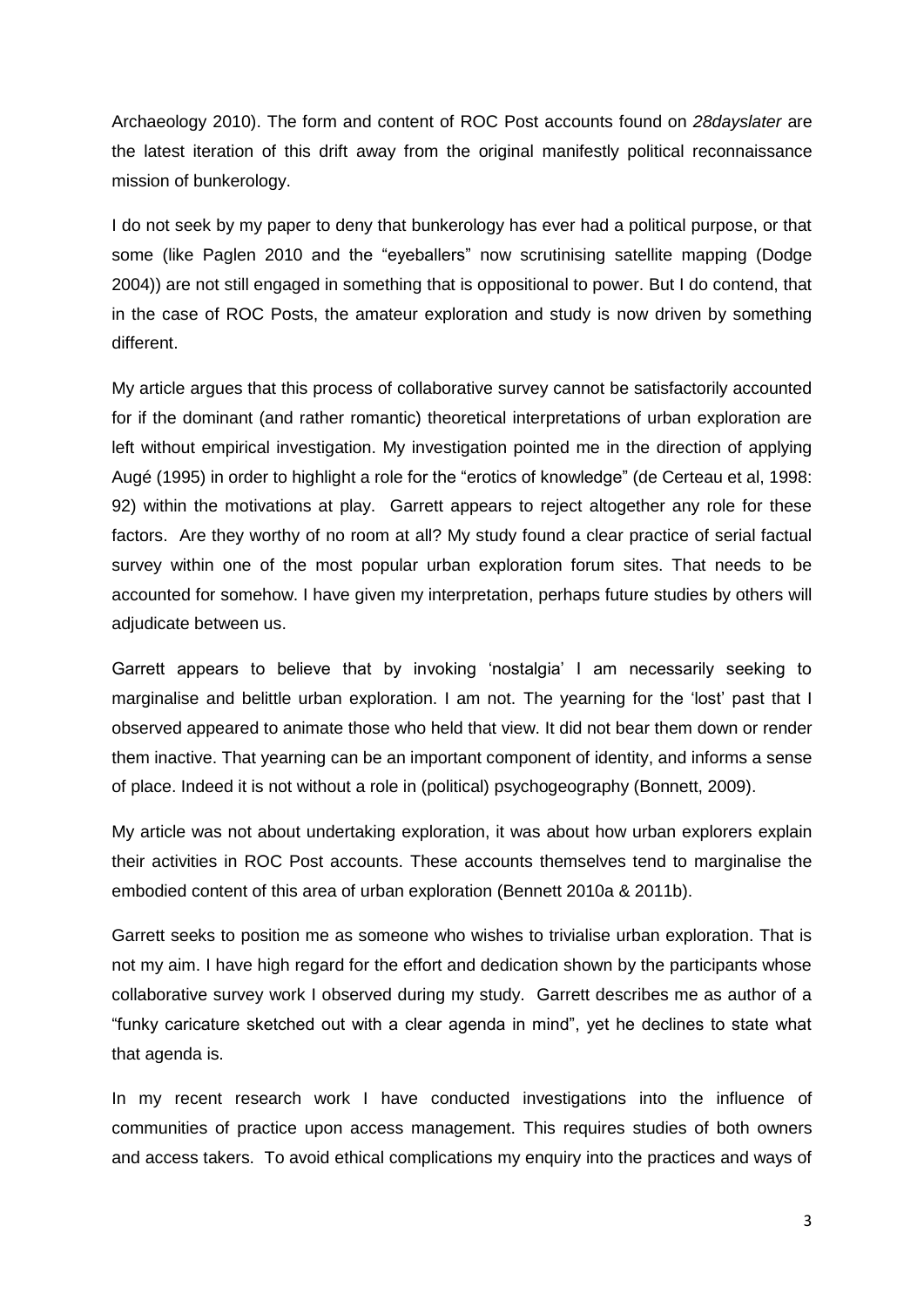doing of urban explorers focussed upon a single (but widespread) form of abandoned place, one unconnected to the areas where I had previously researched the landowner"s perspective. I intentionally restricted my access to only publically available information in order to minimise the risk of any future conflict of interest.

I welcome Garrett's comments as a call for further studies to map the diversity and multifaceted nature of what is practiced in the name of "urban exploration". But I would hope that such studies will themselves remain true to that aim, and feel able - whenever they may come across them - to acknowledge (and celebrate for their own sake) the collaborative survey aspects, alongside extolling the transgressive, the emancipatory and the athletic.

Luke Bennett

Department of the Built Environment,

Sheffield Hallam University

10 June 2011

[l.e.bennett@shu.ac.uk](mailto:l.e.bennett@shu.ac.uk)

NB: Due to pressure of space my own papers are not referenced in the following. The reader is referred to the following to trace my papers:

<http://shu.academia.edu/LukeBennett>

Atkinson, P. (1983), *Ethnography – principles in practice*, Routledge: London.

Augé M, (trans. Howe J.) (1995), *Non-places: introduction to an anthropology of Supermodernity*, Verso: London.

Bonnett, A. (2009), "The dilemmas of radical nostalgia in British Psychogeography", *Theory, Culture & Society*, **26** (1), 45-70.

Campbell, D. (1983) *War plan U.K.: the truth about civil defence in Britain*, Granada: St Albans.